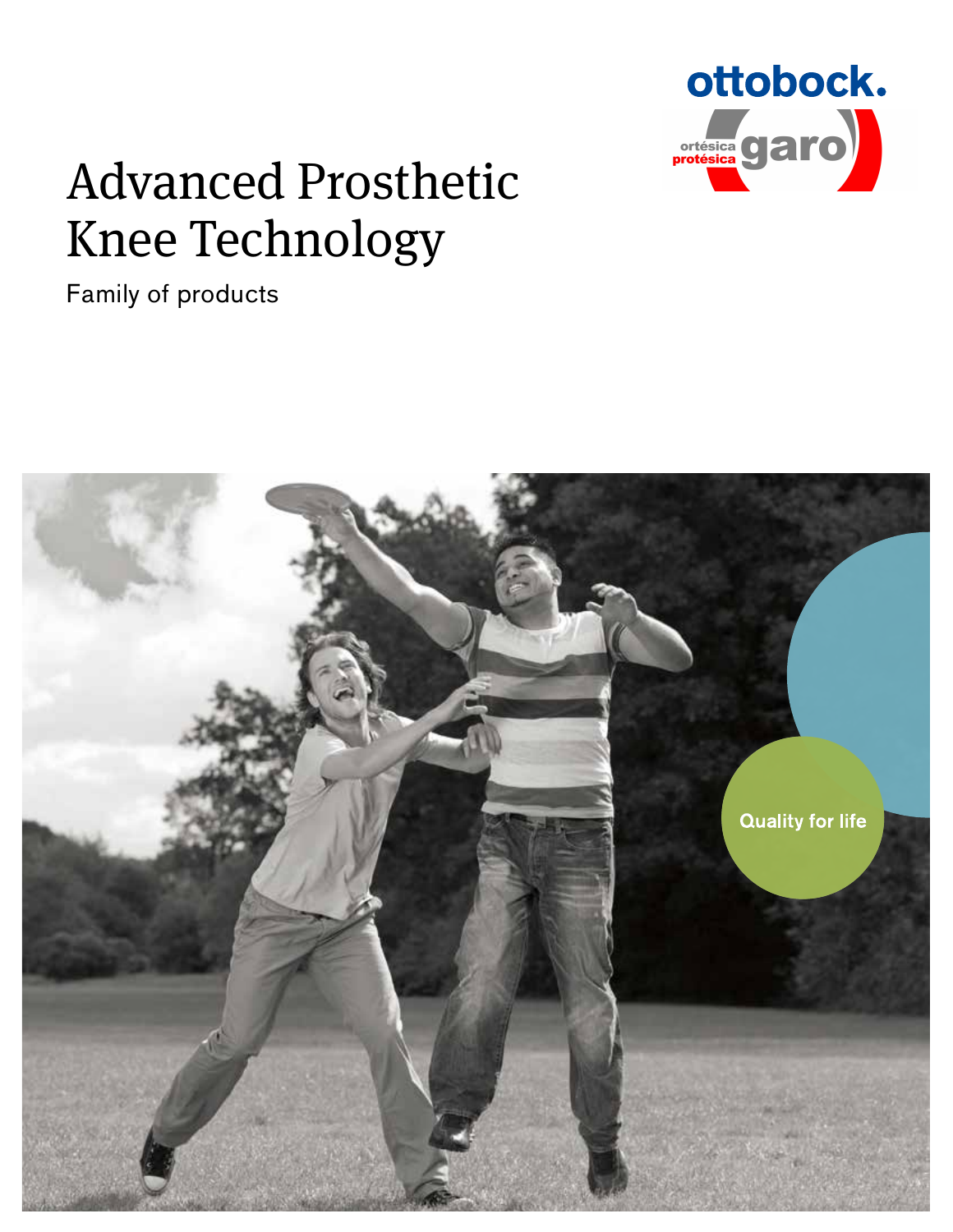Ottobock introduced the world to the C-Leg® microprocessor-controlled knee in 1997, and it caused an immediate sensation. Since then the C-Leg has become the most clinically evaluated and studied prosthetic knee in history, with over 40,000 people taking advantage of its proven function and stability and helping to make C-Leg technology the Standard of Care for above-knee amputees.

Over that time, we've continued research and development efforts, and gained a lot of practical experience in microprocessor knees. We have been working toward the day when we could offer an even better solution, and that day is here, with Genium® technology. Genium is the next generation of lower limb prostheses. Easy to fit, even easier to use, this incredibly sophisticated technology opens up a whole new realm of possibilities.

With Genium, C-Leg, and C-Leg Compact, there's a solution that's right for you. Welcome to the revolution!



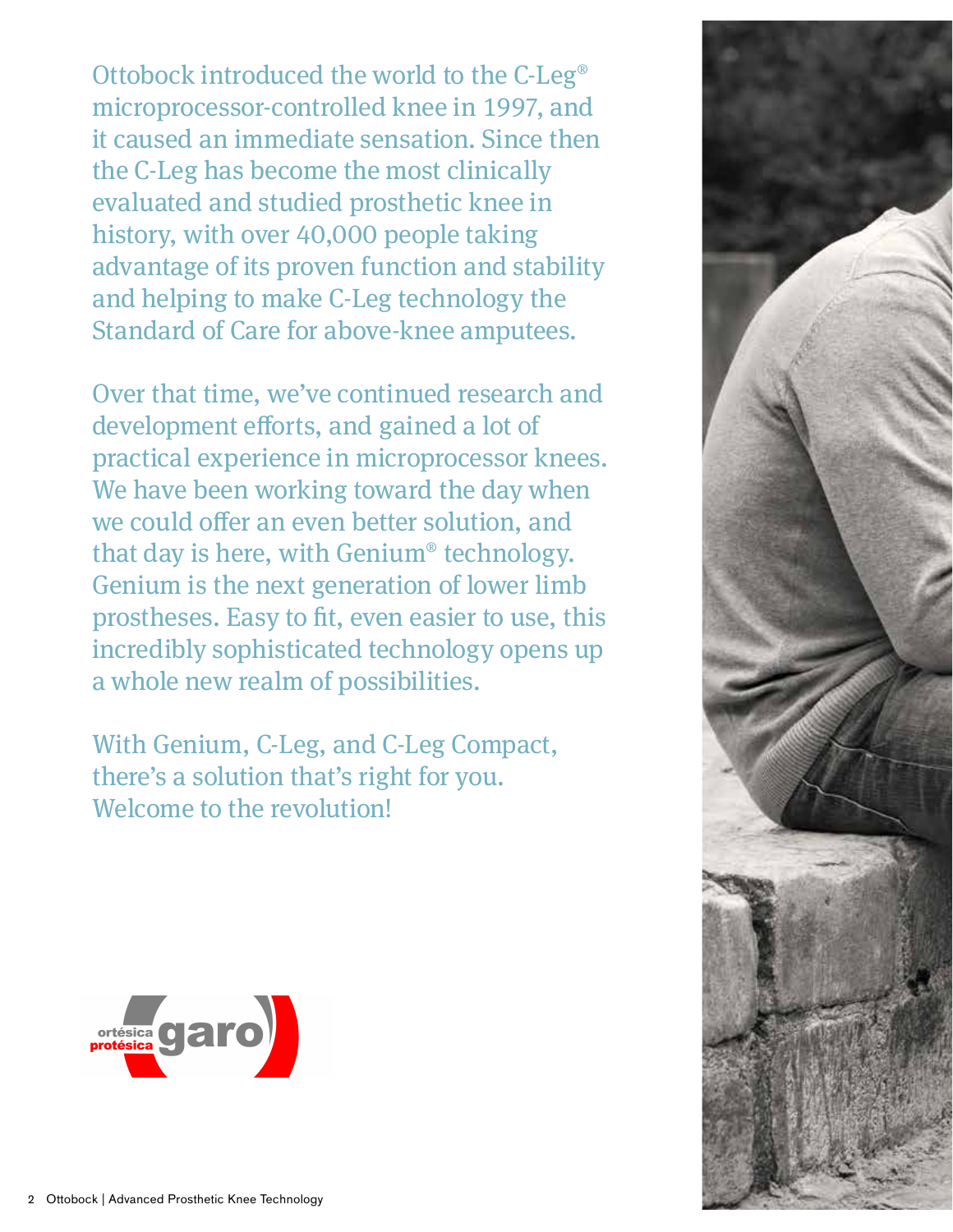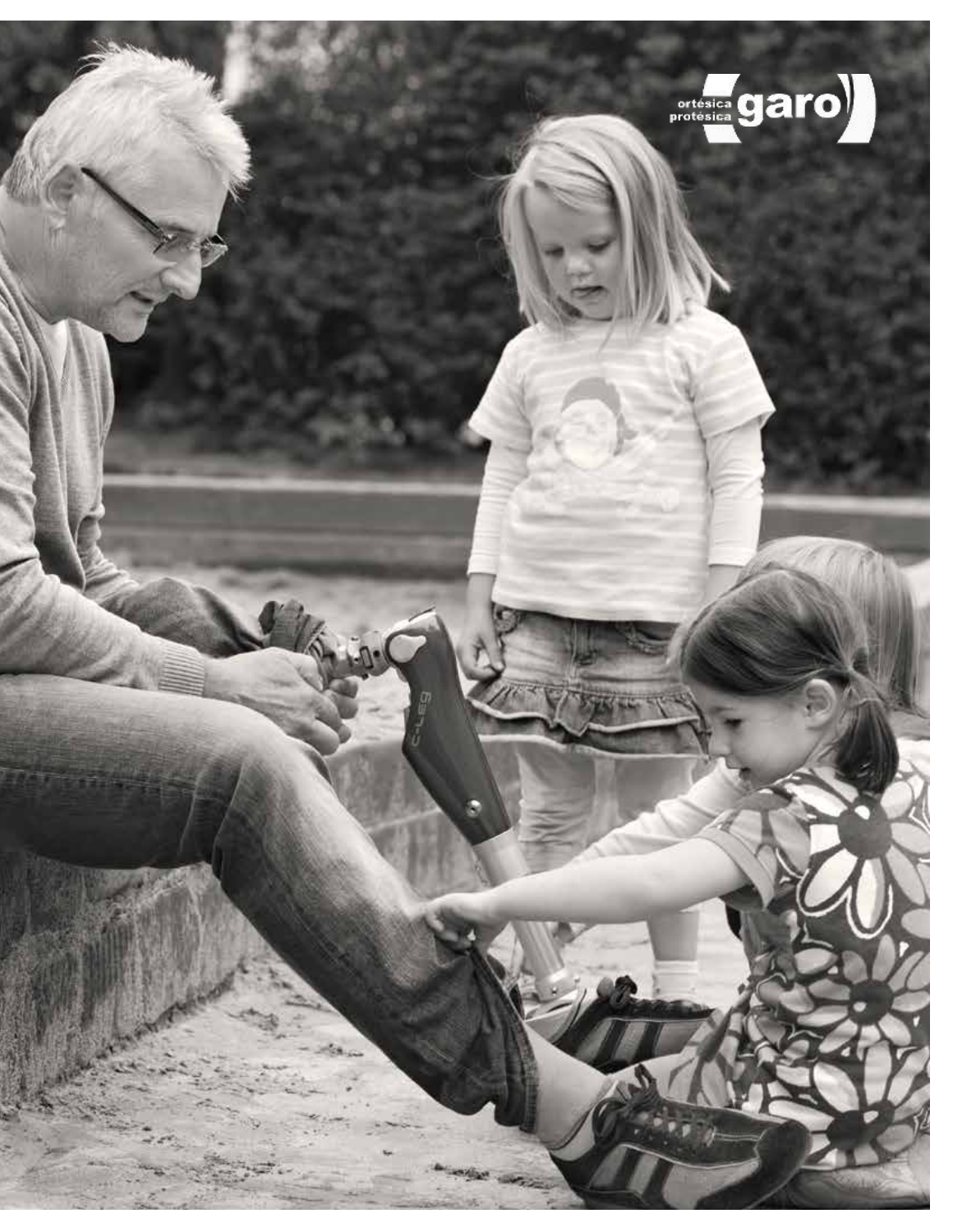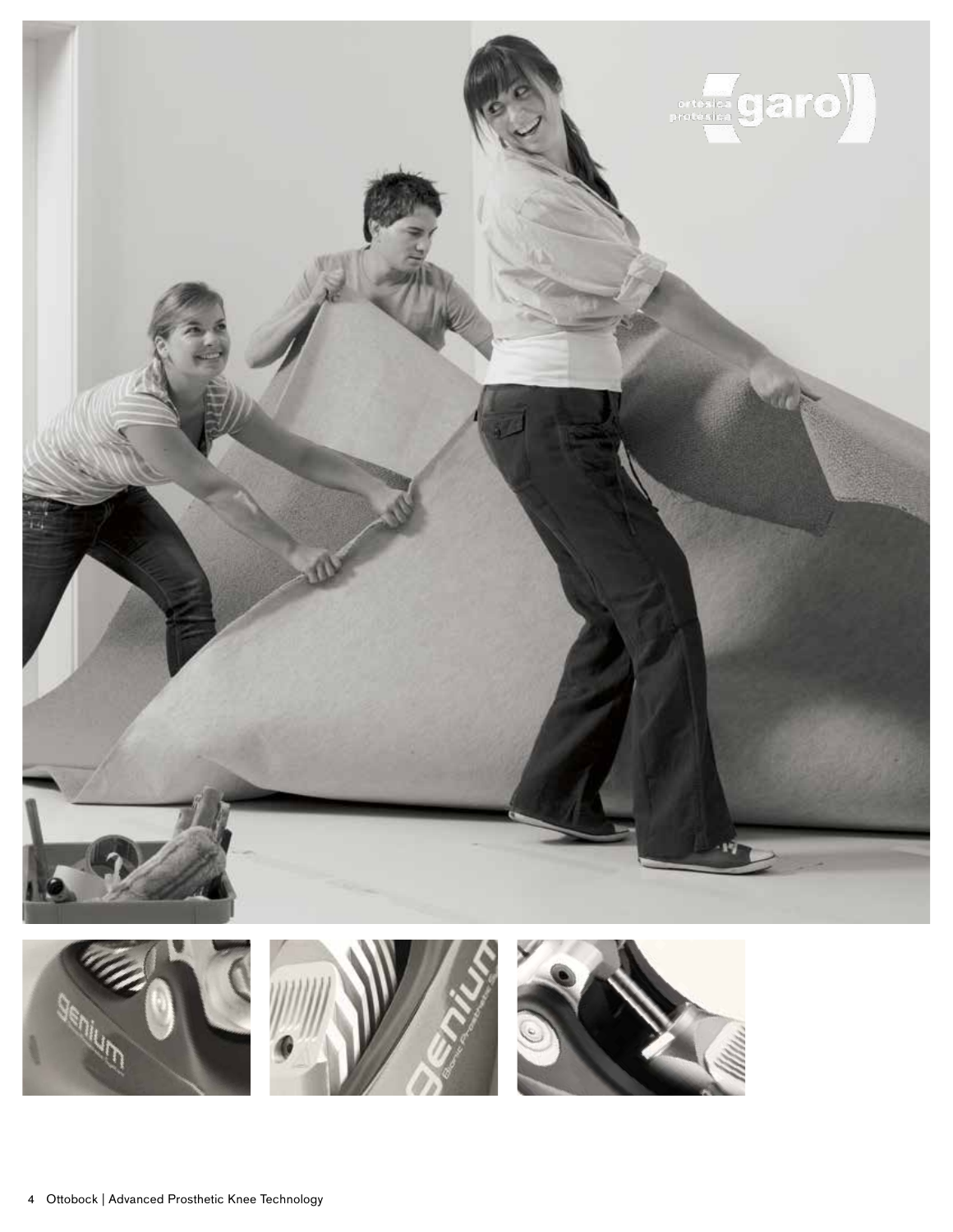### Genium®. Walk naturally.

The Genium Bionic Prosthetic System is the result of extensive research and development efforts as well as over 14 years of practical experience with the C-Leg® prosthesis system. A breakthrough in prosthetic knee joints, the Genium is based on a completely new technology platform, fueled by advances in control technology.

#### **Ascend stairs step over step**

Stair ascension is possible due to additional sensory inputs, which allow users to climb stairs step over step with more natural movements.

#### **Cross obstacles more smoothly**

Now everyday obstacles like curbs can be stepped right over—supported by a stable, flexed knee at loading—instead of having to swing the prosthetic leg around.

#### **Walk backwards, forwards ... and more**

Genium detects the user's forward and backward motion. As a result, stance will not release when stepping backwards or changing direction, giving users the benefit of safe, multi-directional mobility.

#### **Stand more easily**

With its new Intuitive Stance Function, the Genium can tell when the user is standing and automatically resists further flexion. This allows for a natural distribution of body weight while standing, even on inclines and uneven surfaces.

#### **Sit more naturally**

If the user sits for more than 2 seconds (with the thigh parallel to the ground and minimal weight on the leg) the Genium reduces resistance to take a more natural position—and switches to an energy-saving mode!

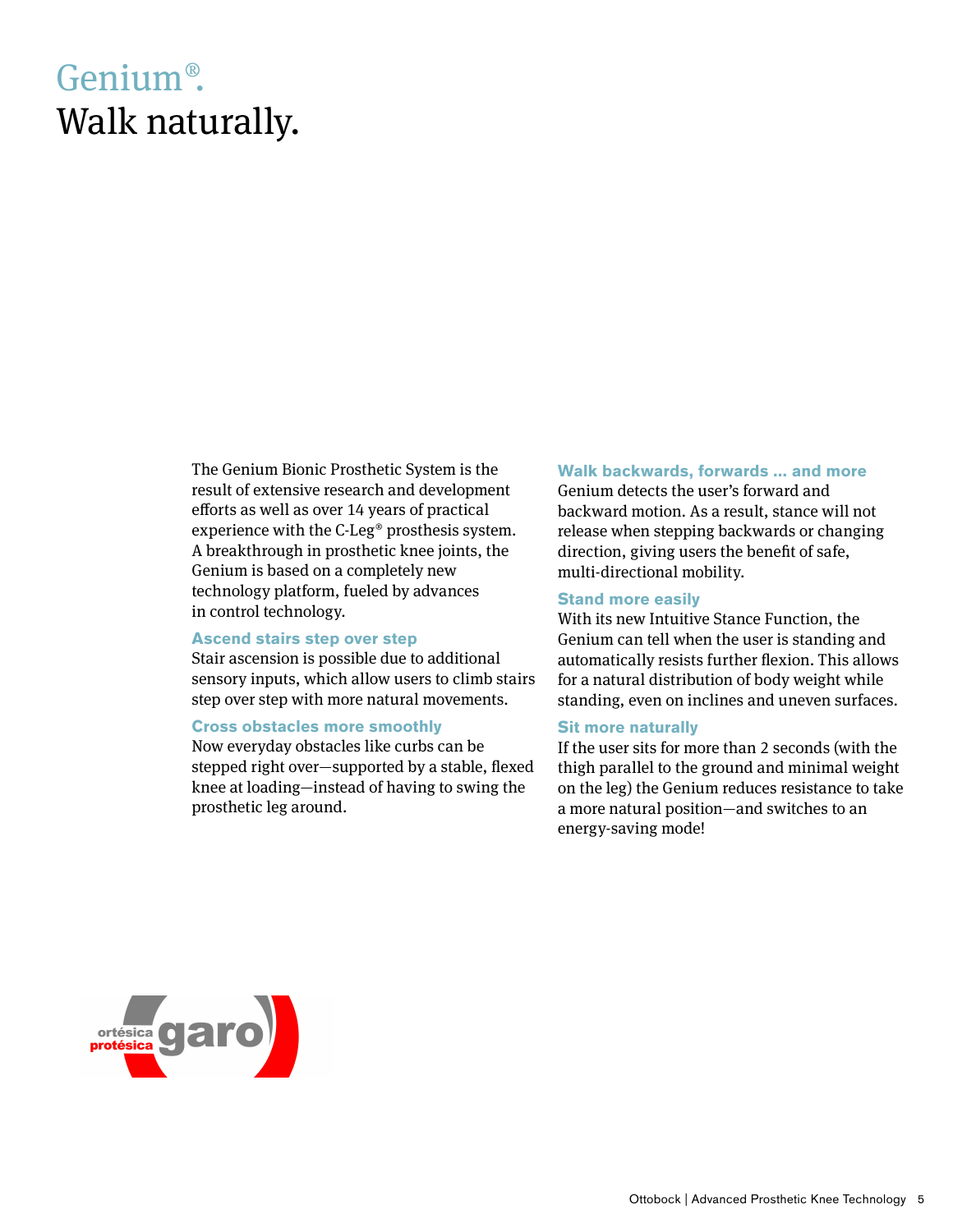### Genium®. Offers more freedom...

**Splash-water resistant.** No need to worry about a spray or two (rated IPX-4)<sup>1</sup>.

**Battery life of 5 days.** More freedom, more peace of mind.

**5 additional modes.** More choices of activities for the user.

**Remote control.** Easy and convenient. Includes battery level monitor and step counter.

**Inductive charging.** Makes charging a snap and no open charging ports.

**Built-in protector.** A tough cap at the knee avoids slipping and adds protection.

**Knee angle up to 135˚.** Easier to crouch down or kneel.

#### **…and more possibilities**

**High weight limit of up to 330 lbs (150 kg).**  Now larger users and those who often carry or lift heavy loads can also benefit.

**A more compact size.** Shorter users and those with longer residual limbs are able to take advantage of this technology.

#### **Computer Assisted Alignment (CAA).**

CAA helps the prosthetist more quickly and accurately align the prosthesis by calculating and visualizing the forces acting on the system. A groundbreaking innovation for fitting success.

#### **The Genium is appropriate for users who:**

- Require the greatest function possible to respond to the physical and emotional demands of their daily life;
- Can benefit from a more balanced load on their prosthesis, relaxing their stance and reducing any posture correction;
- Can benefit from the highest degree of intuitive function of their prosthesis, reducing cognitive effort;
- Can benefit from more natural gait, with less stress on the back, the sound side, and the hip on the prosthetic side;
- Can take advantage of more than one activity mode for varied activities such as bicycling or job tasks;
- Could benefit from the flexibility of an extended battery life of up to 5 days without charging;
- Often walk on uneven ground or slopes, or ascend and descend stairs;
- Have community or home activities which require the ability to take quick small steps in crowds, take side-steps, walk backwards, or step smoothly over obstacles with additional security;
- Need to stand for longer periods of time and can take advantage of the Intuitive Stance Function,which offers the needed resistance while weight-bearing (even in a high degree of flexion); or
- Can benefit from a higher weight limit of up to 330 lbs.



1. Genium has been tested and passed the international IPX waterproof specification Level 4: Protected against splashing water — water spraying from all angles at 10 liters/minute at a pressure of 80-100kN/m2 for 5 min). IPX information accessed 9 February 2012 from the website http://en.wikipedia.org/wiki/IP\_Code.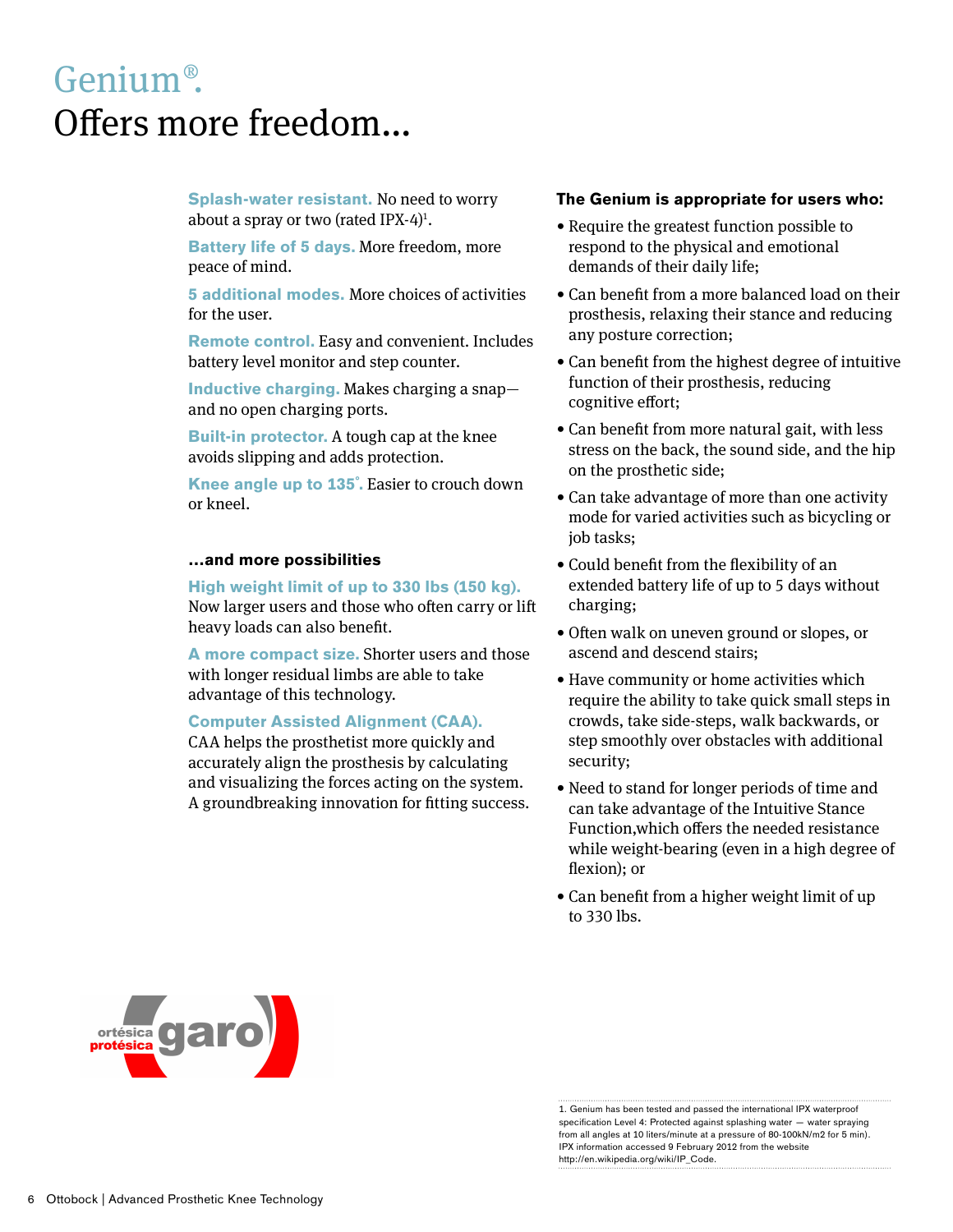### Optimized Physiological Gait (OPG) How does OPG work?

| -1.                                                                                                                                                                                                                                                         | $\overline{2}$                                                                                                                                                                        | <b>DSC</b>                                                                                                                                                                                                                                                                                   | 4                                                                                                                                                                                                                                                        |
|-------------------------------------------------------------------------------------------------------------------------------------------------------------------------------------------------------------------------------------------------------------|---------------------------------------------------------------------------------------------------------------------------------------------------------------------------------------|----------------------------------------------------------------------------------------------------------------------------------------------------------------------------------------------------------------------------------------------------------------------------------------------|----------------------------------------------------------------------------------------------------------------------------------------------------------------------------------------------------------------------------------------------------------|
| <sup>O</sup> Preflex<br>The Genium maintains a<br>hydraulically controlled,<br>physiological 4° of<br>preflexion of the knee joint<br>at heel strike, allowing the<br>foot to reach full contact<br>more quickly.                                           | <b>2</b> Adaptive Yielding<br>Control<br>Intelligent knee flexion<br>(max. 17°, depending on<br>the situation) gives users<br>more efficient, intuitive<br>control of the prosthesis. | O<br><b>Dynamic Stability</b><br>Control (DSC)<br>The heart of the system:<br>continuous sampling of<br>multiple environmental<br>inputs-including a<br>gyroscope and 2-axis<br>accelerometer-<br>determines the appropriate<br>resistance and release<br>of stance for<br>optimum security. | Adaptive Swing Phase Control<br>Precise control of lower leg pendulum no matter what<br>the walking speed. Also helps to prevent falls.                                                                                                                  |
| • Because the knee is flexed it better absorbs shocks and<br>helps limit future orthopedic problems.<br>• Easy to take off with a quick step or side step.<br>• Makes slopes and uneven terrain easier to handle, while<br>reducing compensatory movements. |                                                                                                                                                                                       | • Supports<br>multi-directional<br>movement, so you<br>can take quick steps-<br>forwards, backwards,<br>and sideways.<br>• Increased stability when<br>walking backwards.                                                                                                                    | • Quality of swing phase is unparalleled in other<br>prosthetic knee joints.<br>• Easier to swing the knee through, helping reduce<br>the risk of stumbles and falls.<br>. No limits on walking style: quick, slow, irregular-<br>Genium handles it all. |



**Optimized Physiological Gait (OPG)** OPG takes advantage of several important innovations to provide the most intuitive, natural walking available.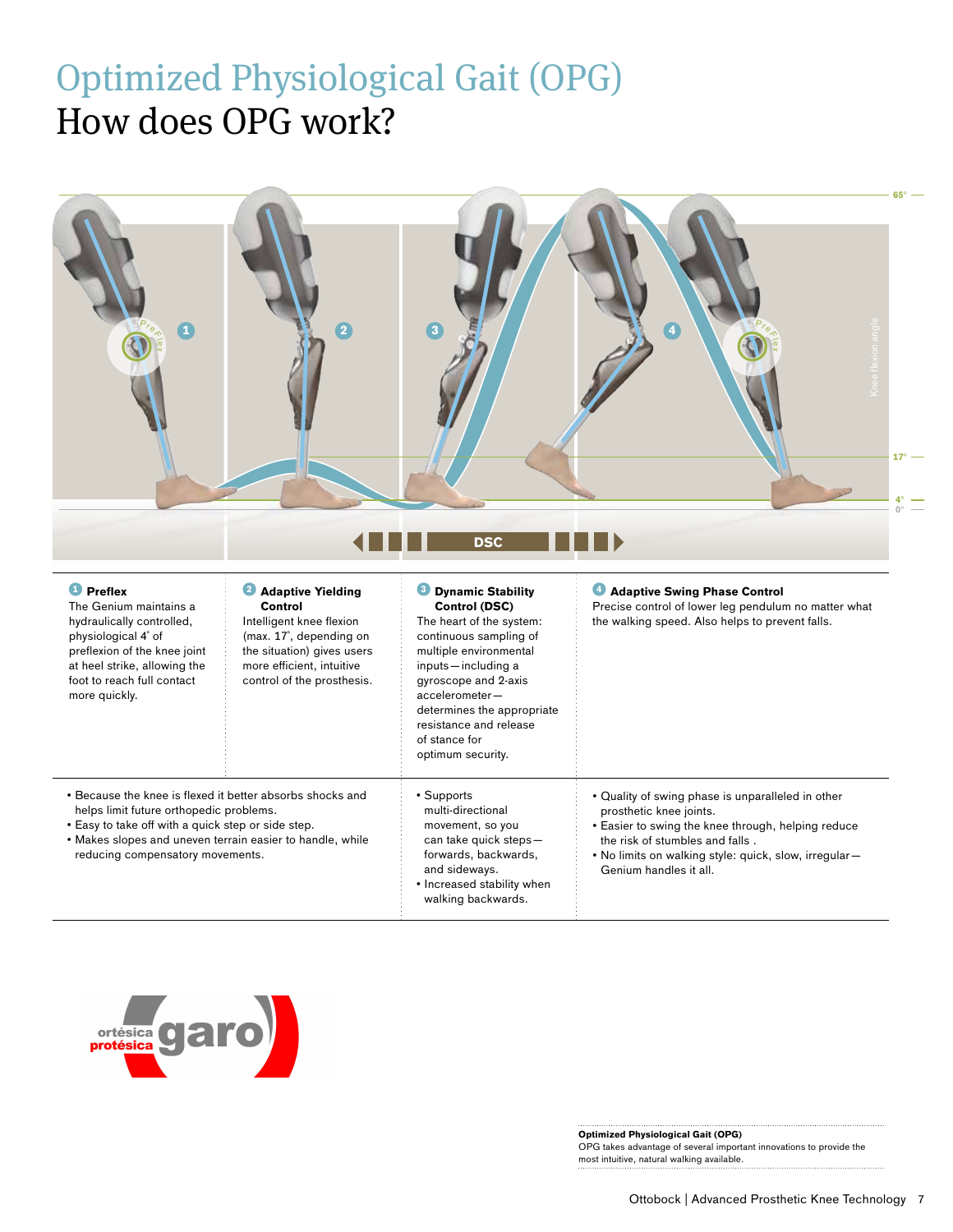

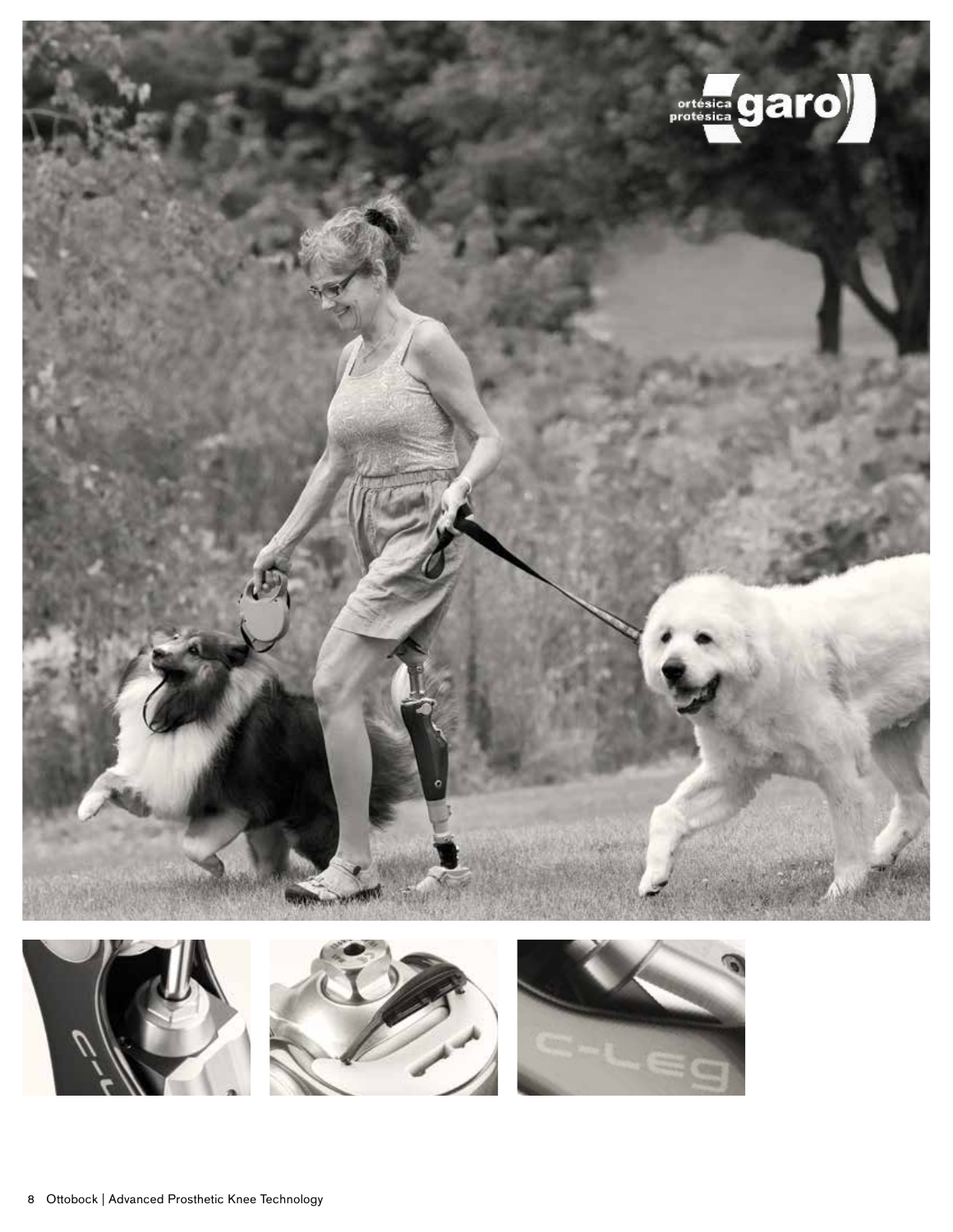### C-Leg®. Confidence in the next step.

Introduced in 1997, the C-Leg was the first prosthesis system to intelligently control and adapt to an individual's gait. To do this, the C-Leg (and the Compact model) takes advantage of microprocessor-controlled hydraulics, which adapt dynamically to all walking speeds in real time. In addition, the microprocessor can reliably secure the stance phase in both the C-Leg and Compact knees. The result is a system that recognizes which phase of gait the user is in—and adapts in real time.

#### **Transformative technology**

The revolutionary microprocessor that controls the C-Leg receives feedback from its sensors, allowing the knee to make adjustments in real time.

#### **Always thinking about security so you don't have to**

The C-Leg offers tremendous stability—and flexibility. Users can speed up, slow down, and go down stairs step-over-step with the assurance that the C-Leg is there for them.

#### **Stumble recovery**

Whenever the C-Leg senses that the user is in an insecure position—such as during a trip or stumble—it will increase resistance to provide the support needed to recover.

#### **Multiple modes for multiple uses**

The C-Leg offers two activity modes, set by the prosthetist for various activities, such as job tasks or riding a bike.

#### **Switch over**

Switching between modes is as easy as bouncing on the toe—or pressing the wireless remote control.

#### **Stand at ease**

A Standing Mode lets the user lock the leg using a specific motion pattern. With the leg flexed between 7º and 70º, less energy is used while washing dishes or standing in line.

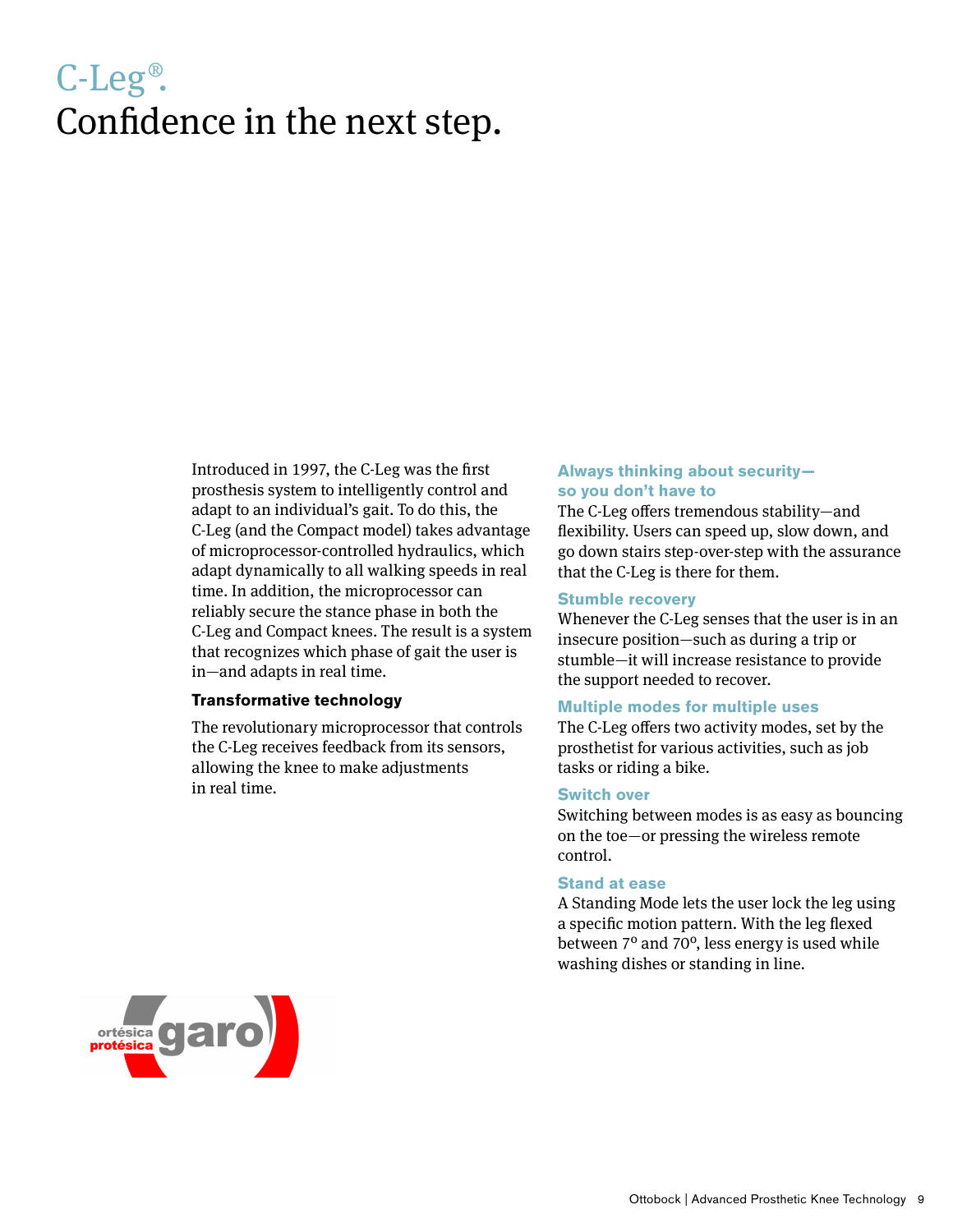### C-Leg®. Proven standard of care.

#### **NEW! Updated C-Leg brings even more benefits**

The Ottobock C-Leg is the proven Standard of Care for transfemoral and higher levels of amputation. Now with optimized swing phase control and improved stumble recovery, the new C-Leg offers more freedom, stability and reliability to meet the challenges of everyday life.

#### **The latest generation of C-Leg adds:**

**Improved swing phase control.** Users experience easier initiation at swing, with a smoother, more natural movement.

**Higher weight limit.** 300 lbs.<sup>2</sup> Benefiting even more users, including those who weigh more or who routinely carry or lift heavy loads. Genium and C-Leg are rated for the highest weight limits in the category.

**Improved stumble recovery.** Increased resistance in case of a trip or stumble.

**A third mode.** Another choice, personalized for the user.

**Adjustable safety mode.** The default setting can be adjusted, personalized to the user's preference.

**Improved protection.** New silicone caps covering the charging and adjustment jacks are now attached to the knee, securing the caps and improving protection from foreign matter and moisture.

#### **The C-Leg is appropriate for users who:**

- Want the established industry Standard of Care;
- Currently are or have the potential to be an unlimited community ambulator;
- Can take advantage of a high degree of customization and control of the prosthetic knee;
- Can take advantage of more than one activity mode for varied activities such as bicycling or job tasks;
- Often walk on uneven ground or slopes, or descend stairs;
- Have the ability or potential for long distance walking with varying speeds;
- Are involved in activities requiring a high level of stance phase security as well as efficient swing phase control;
- Need to stand for long periods of time, and thus are able to utilize Standing Mode with a degree of flexion between 7˚ and 70˚ while weight-bearing;
- Value the significant body of clinical evidence demonstrating increased security, energy efficiency and cost effectiveness when compared to other prosthetic knees; or
- Can benefit from a weight limit of up to 300 lbs.2



<sup>2.</sup> The higher weight limit requires tube adapters 2R82=120-240 sizes.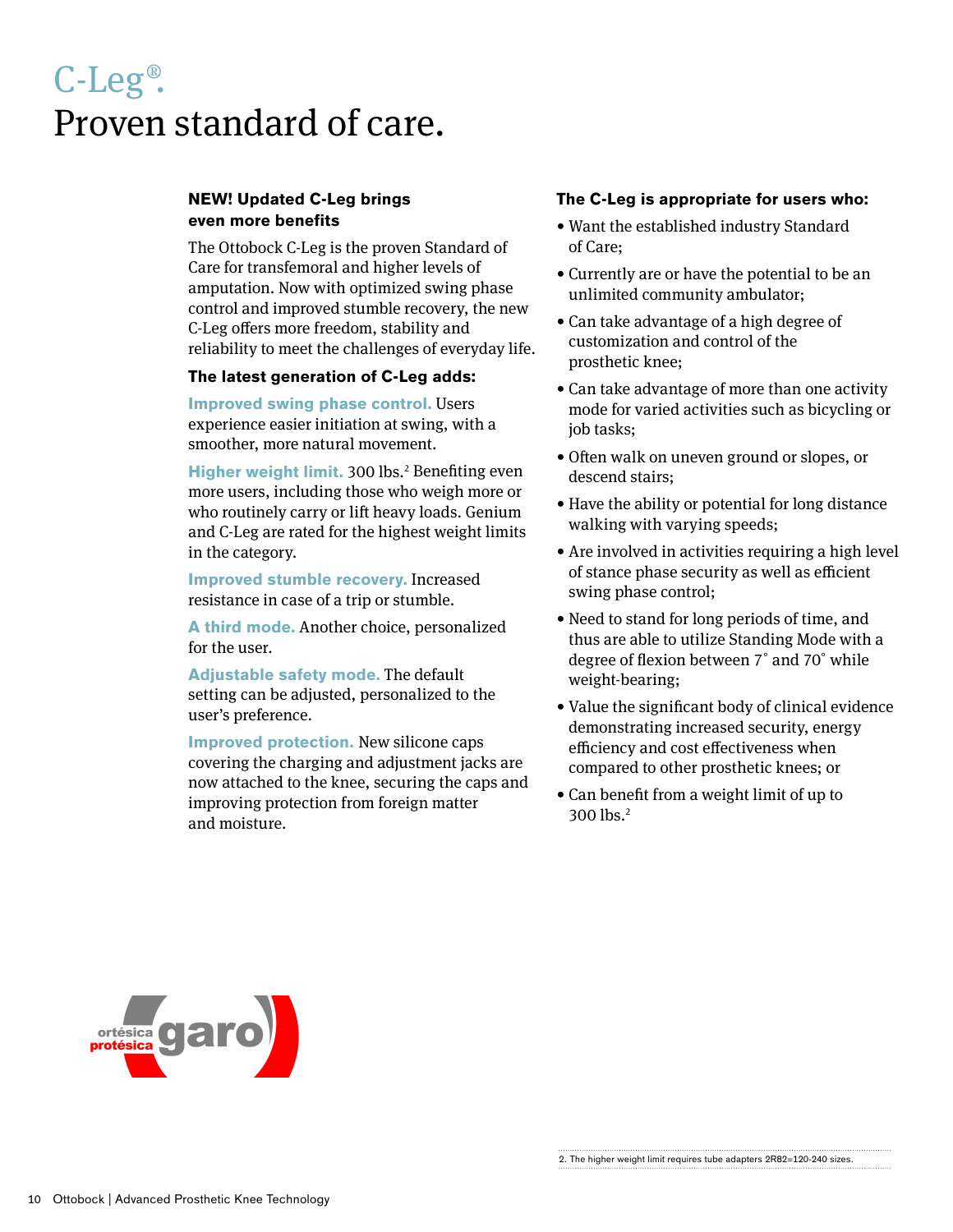### Compact. Security to count on.





With the C-Leg® Compact, those with lower mobility and higher security needs can also benefit from the most important aspects of C-Leg technology. The Compact offers features such as unprecedented stability and a remote control that enables the user to lock the knee between 0˚ and 30˚ for long periods of standing.

### **The Compact is appropriate for users who:**

- Can benefit from the smooth responsiveness and more natural gait possible with a microprocessor-controlled knee;
- Currently are or have the potential to be either a limited community ambulator OR a community ambulator;
- Need a high degree of stance phase stability, but have a limited ability to vary their cadence;
- Are less likely to benefit from activity modes;
- Occasionally walk on uneven ground or slopes, or descend stairs;
- Need to stand for longer periods of time, and can use Standing Mode with a degree of flexion between 0˚ and 30˚ while weight-bearing; or
- Can benefit from a weight limit of up to 275 lbs.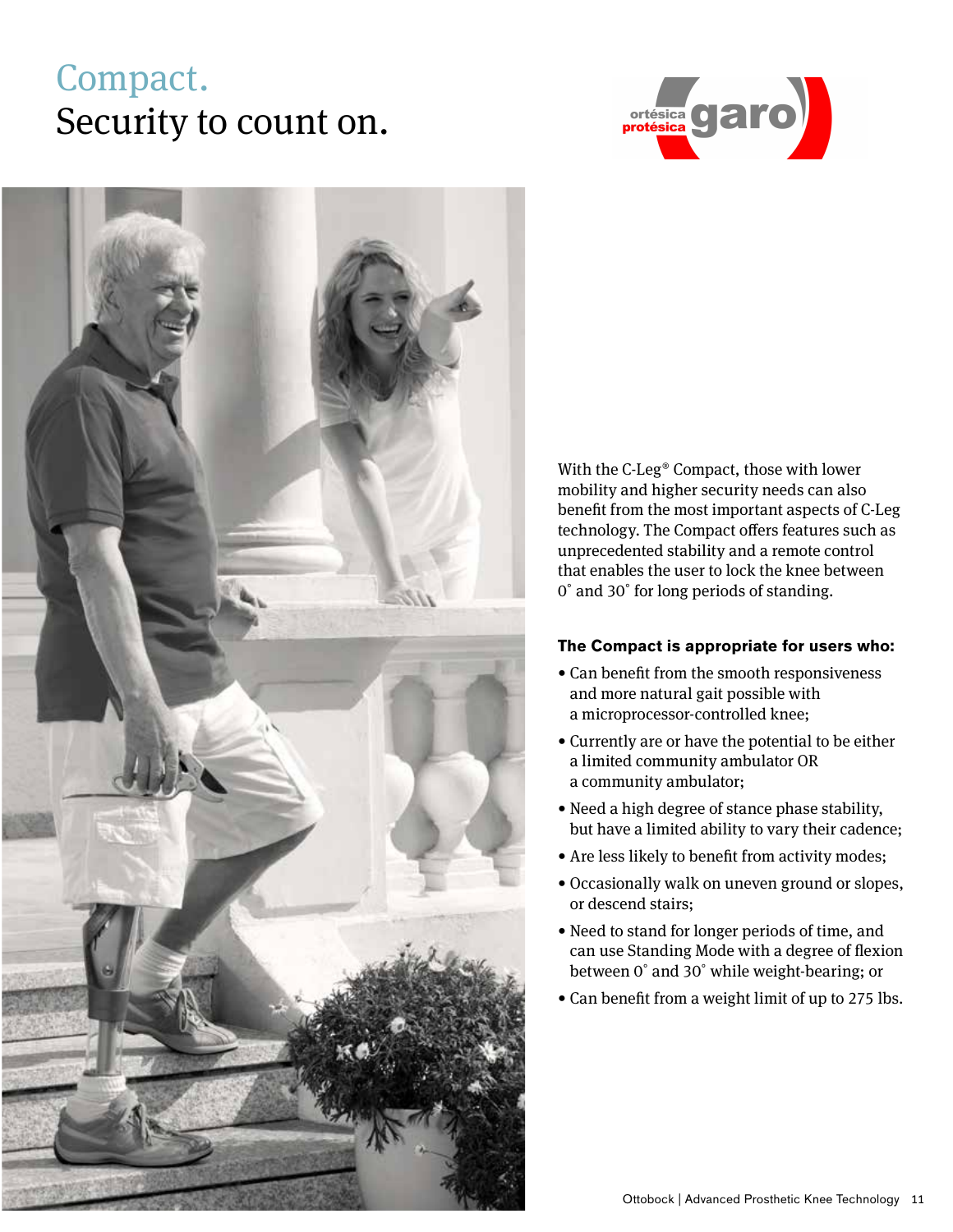### Advanced Microprocessor Knees At a glance







**Genium® C-Leg® Compact**

|                         | Genium®                                                                                                                                                                                                                        | $C$ -Leg $^{\circ}$                                                                          | <b>Compact</b>                             |  |
|-------------------------|--------------------------------------------------------------------------------------------------------------------------------------------------------------------------------------------------------------------------------|----------------------------------------------------------------------------------------------|--------------------------------------------|--|
| <b>Mobility level</b>   | Recommended for mobility<br>grades 2 through 4                                                                                                                                                                                 | Recommended for mobility<br>grades 3 through 4                                               | Recommended for mobility<br>grades 2 and 3 |  |
| <b>Amputation level</b> | Amputees (knee disarticulation amputation level and higher), including bilateral amputees.<br>People with unilateral hip disarticulation amputation, and patients with hemipelvectomy<br>amputation with good walking ability. |                                                                                              |                                            |  |
| Not appropriate for     | Amputees with mobility<br>grade 1                                                                                                                                                                                              | Amputees with mobility<br>grades 1 or 2                                                      | Amputees with mobility<br>grade 1 or 4     |  |
|                         |                                                                                                                                                                                                                                |                                                                                              |                                            |  |
|                         |                                                                                                                                                                                                                                | Cognitive ability or living situations that do not allow proper care of microprocessor knees |                                            |  |



3. Reduces to 275 lbs when combined with 2R81=\*; reduces to 220 lbs when combined with 2R82=110. The higher weight limit requires tube adapters 2R82=120-240 sizes.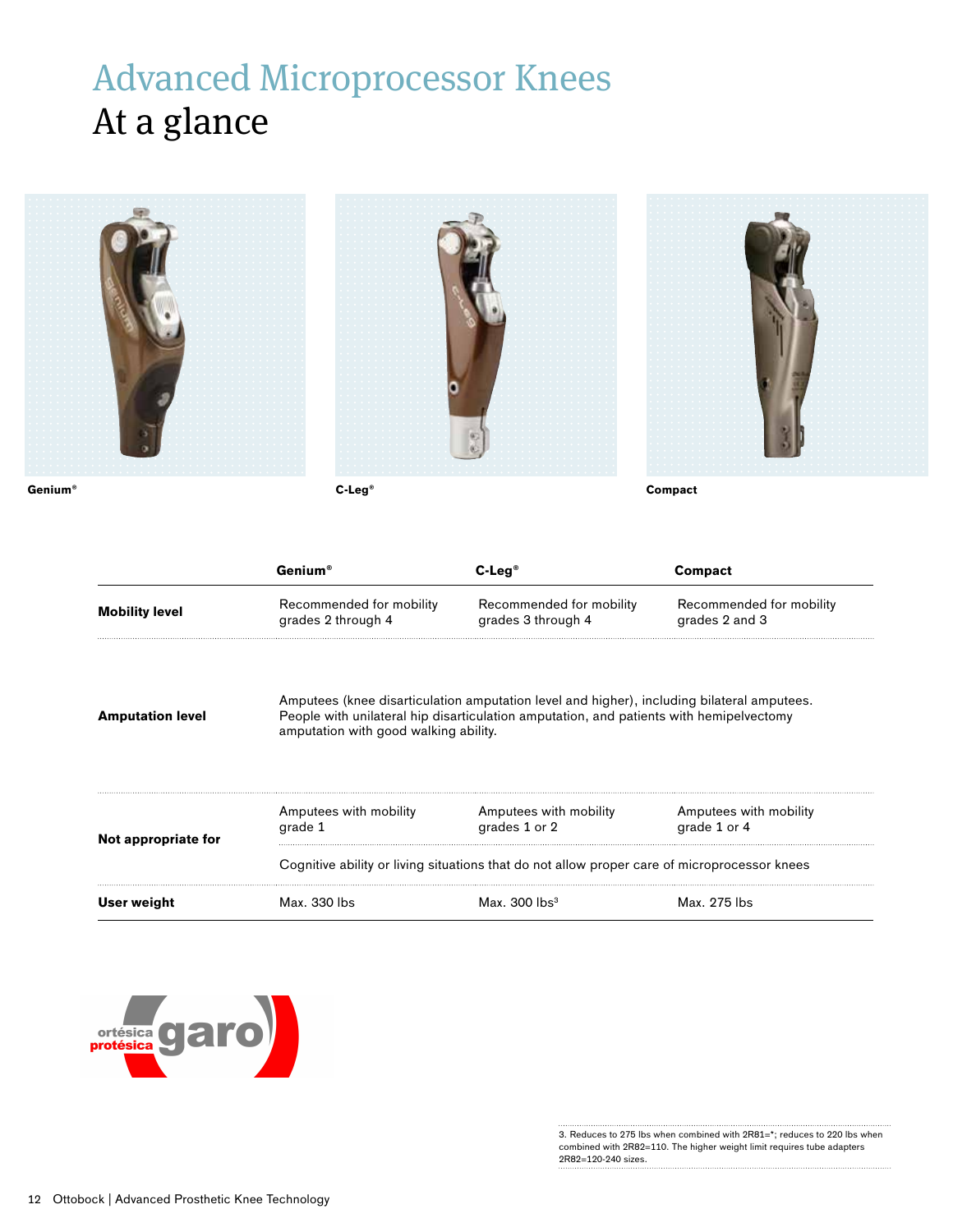



| <b>Product Info</b>                                 | Genium                                                 | $C$ -Leg <sup>®</sup>                                                                            | <b>Compact</b>         |
|-----------------------------------------------------|--------------------------------------------------------|--------------------------------------------------------------------------------------------------|------------------------|
| Knee flexion angle                                  | Max. 135°                                              | Max. 125°                                                                                        | Max. 125°              |
| <b>Operating time with</b><br>fully charged battery | Approx. 5 days                                         | Approx. 40-45 hours                                                                              | Approx. 40-45 hours    |
| Adjustable<br>activity modes                        | 5                                                      |                                                                                                  | 0                      |
| <b>Standing mode</b>                                | Intuitive Stance Function                              | Can be set between $7^{\circ}$ and $70^{\circ}$ Can be set between $0^{\circ}$<br>via the remote | and 30° via the remote |
| Software (included)                                 | Bluetooth technology integrated<br>into the knee joint | Bluetooth interface                                                                              | Bluetooth interface    |
|                                                     | X-Soft with Computer<br><b>Assisted Alignment</b>      | C-Soft version 2.4                                                                               | C-Soft version 2.4     |

**Clinician education** Online training course or optional one-day classroom course for hands-on learning, or a Cooperative Care appointment with patient

| <b>Compatible prosthetic feet</b> Triton Heavy Duty, 1C31 | 1C60 Triton, 1C61 Triton Vertical<br>Shock, 1C62 Triton Harmony <sup>®</sup> ,<br>1C63 Triton Low Profile, 1C64<br>Trias <sup>+</sup> ,1D35 Dynamic<br>Motion, 1C40 C-Walk, 1E56<br>Axtion, 1E57 LoRider, 1M10 Adjust | 1C60 Triton, 1C61 Triton Vertical<br>Shock, 1C62 Triton Harmony <sup>®</sup> ,<br>1C63 Triton Low Profile, 1C64<br>Triton Heavy Duty, 1C31<br>Trias <sup>+</sup> ,1D35 Dynamic<br>Motion, 1C40 C-Walk, 1E56<br>Axtion, 1E57 LoRider, 1M10 Adjust | 1M10 Adjust, 1C31 Trias <sup>+</sup> ,<br>1D35 Dynamic Motion,<br>1C40 C-Walk, 1E57<br>LoRider (for low clearance) |
|-----------------------------------------------------------|-----------------------------------------------------------------------------------------------------------------------------------------------------------------------------------------------------------------------|--------------------------------------------------------------------------------------------------------------------------------------------------------------------------------------------------------------------------------------------------|--------------------------------------------------------------------------------------------------------------------|
| <b>Warranty and service</b>                               | 3-year standard, with free service<br>at 24 months<br>6-year extended, with free service<br>at 24 and 48 months                                                                                                       | 3-year standard, with free service<br>at 24 months<br>5-year extended, with free service service at 24 months<br>at 24 and 48 months                                                                                                             | 3-year standard, with free                                                                                         |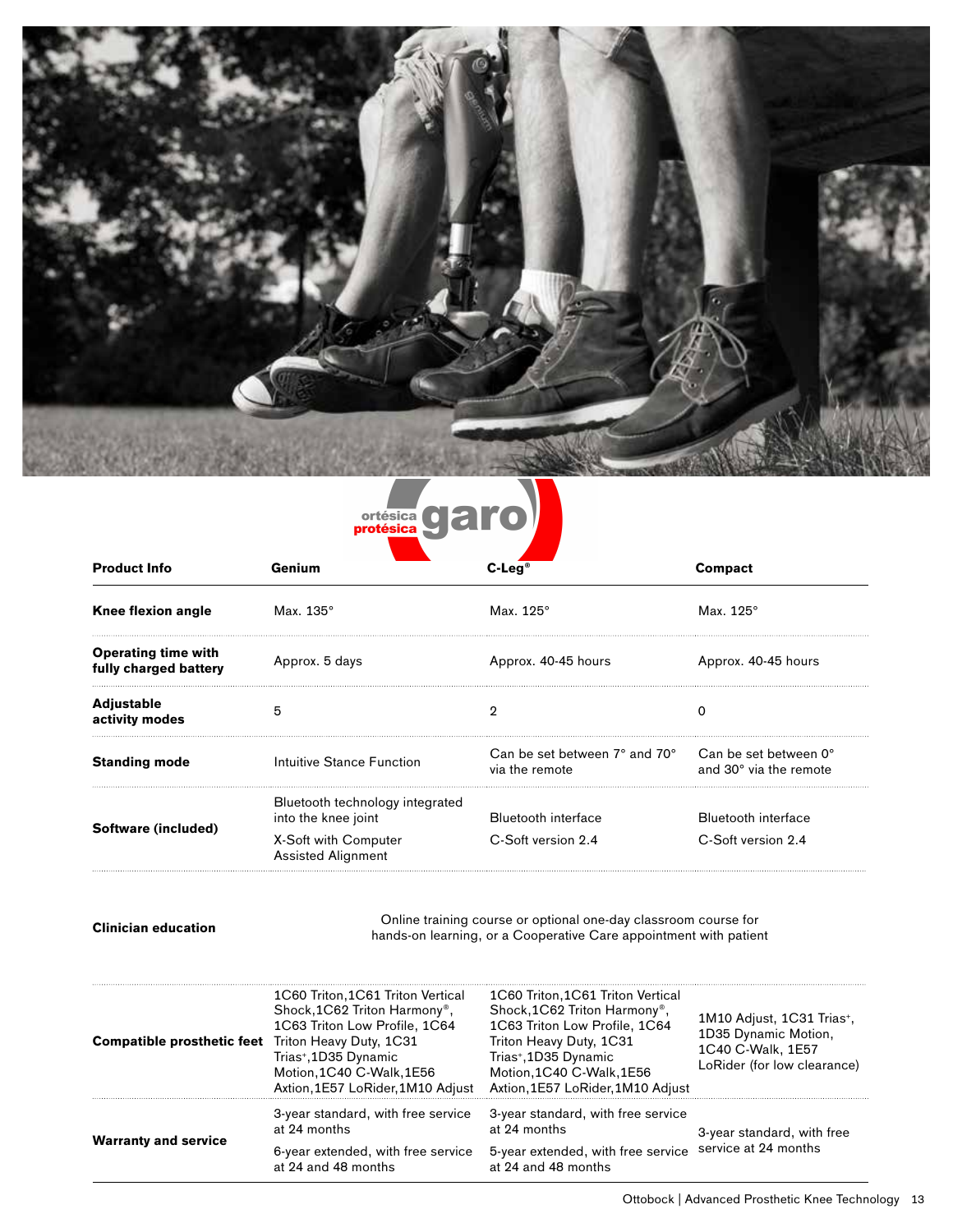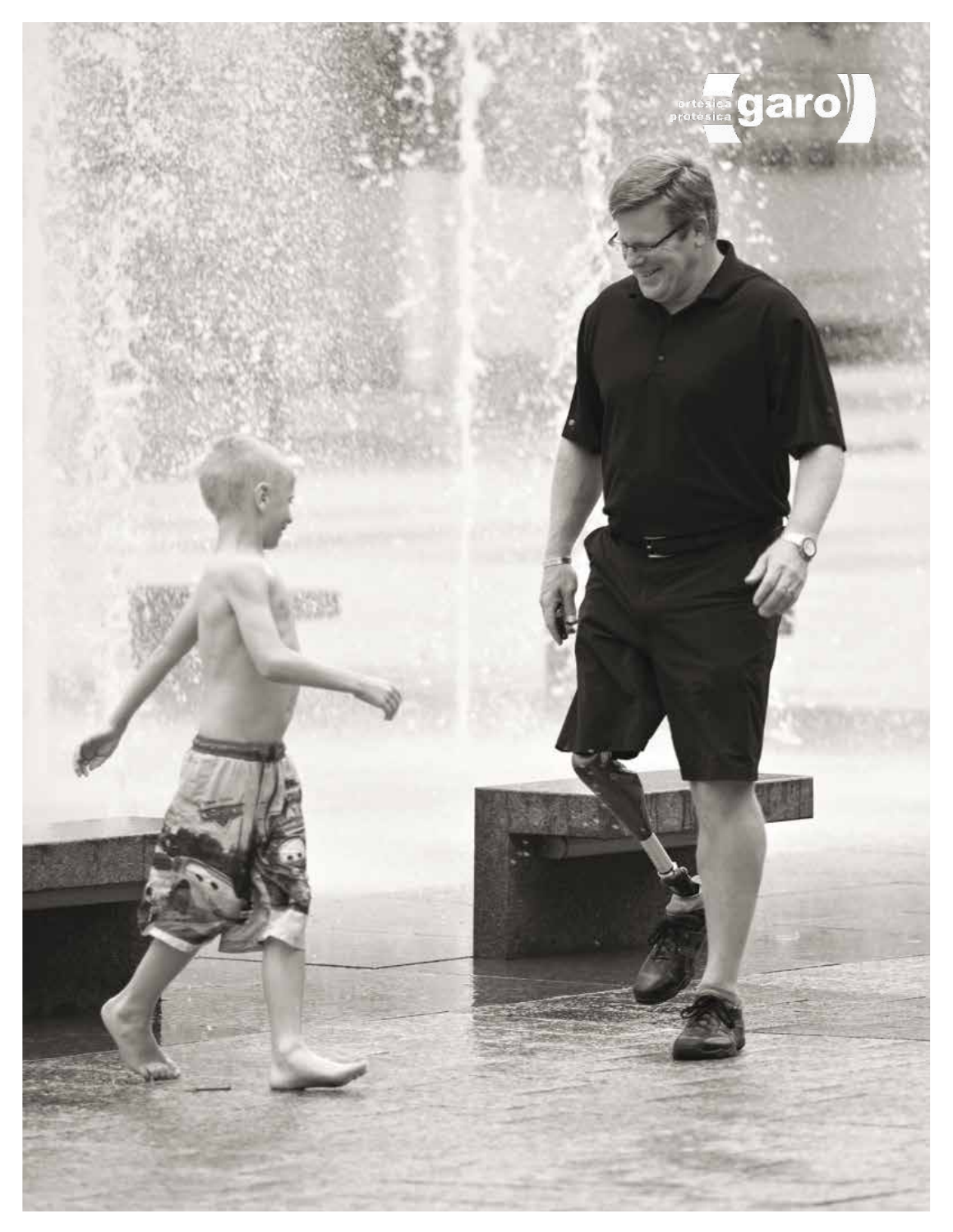## Ready? Take your next great step.

#### **If you're an amputee**

Talk with your prosthetist or visit our website at www.ottobockknees.com to request a free, no-obligation tryout of a Genium or C-Leg.

#### **If you're a clinician**

Talk with your sales representative, or call us at 800.328.4058. Our expert staff is available to answer any questions and provide clinical and technical information.

#### **About reimbursement**

Ottobock has reimbursement guides to assist with the documentation required when submitting a claim for an Ottobock microprocessor knee system. The reimbursement tools can be found at www.ottobockus.com/reimbursement.





**i** Would you like to find out more?<br>For more information on tryouts, questions related to training and Ottobock contact persons, please visit the Ottobock Knees website:

**www.ottobockknees.com**